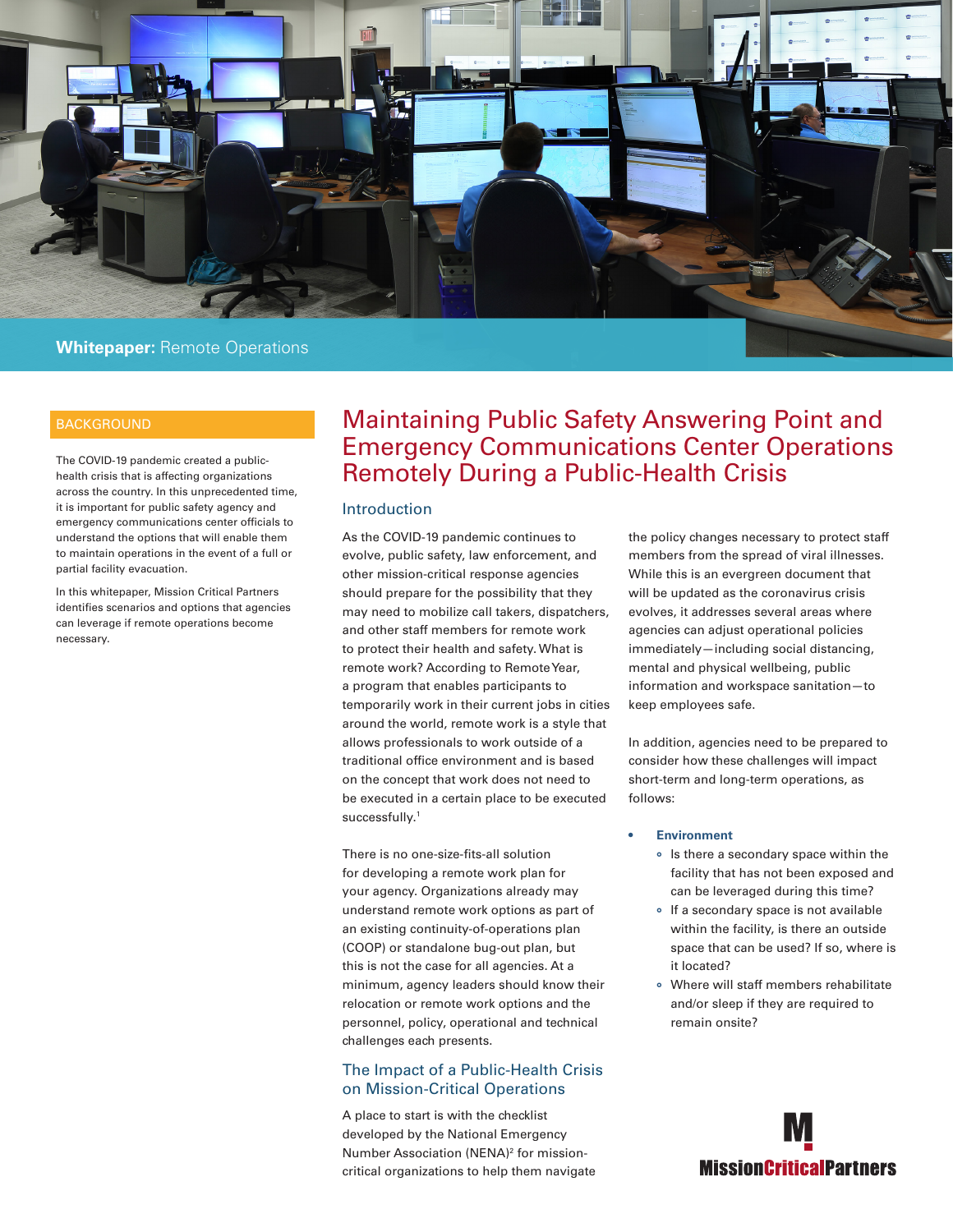- **• Operations**
	- What is the hierarchy of services that will be provided based on the location and technology available? Which tools and operational or technical platforms can or cannot be moved or transferred to an alternate site?
	- What needs to be done at an alternate site, or sites, to support and sustain necessary mission-critical functions?
	- How will oversight, including supervision, be provided during remote operations?
	- What are the criteria for staff members to be authorized to work from home?
- **• Support**
	- Who are the technical and system administration personnel or vendors that can support operations in multiple remote locations?
	- What equipment is available to accommodate staff members to work in remote locations, including from home?

These questions may be very easily answered with minor interruptions to service for some centers. Others will face considerable challenges that include major interruptions to service, such as transitioning to manual computer-aided dispatch (CAD) and using portable radios for dispatch. While working through the major challenges that will need to be addressed, agencies still can determine the best path for moving forward that will meet their organizational needs, and those of the communities they serve, while maintaining the health and safety of staff members. There are several options available to agencies to maintain operations even in a remote environment, such as a secure, reliable home setup:

| <b>SCENARIO</b>                                                                                                                                                                                                                                                                                               | <b>PROS</b>                                                                                                                                                                                                                                                                                                                                                                                           | <b>CONS</b>                                                                                                                                                                                                                                                                                                                                                                                                                      |  |
|---------------------------------------------------------------------------------------------------------------------------------------------------------------------------------------------------------------------------------------------------------------------------------------------------------------|-------------------------------------------------------------------------------------------------------------------------------------------------------------------------------------------------------------------------------------------------------------------------------------------------------------------------------------------------------------------------------------------------------|----------------------------------------------------------------------------------------------------------------------------------------------------------------------------------------------------------------------------------------------------------------------------------------------------------------------------------------------------------------------------------------------------------------------------------|--|
| Shelter in Place. Agency has elected to<br>remain at its primary ECC facility                                                                                                                                                                                                                                 | Agency remains fully functional<br>$\bullet$<br>with access to all equipment and<br>technology                                                                                                                                                                                                                                                                                                        | May lose workspace by following<br>$\bullet$<br>CDC social-distancing guidelines<br>May need to reduce staff due to loss<br>$\bullet$<br>of workspace<br>Potential for illness exposure and<br>spread                                                                                                                                                                                                                            |  |
| <b>Multiple-Site Operations. Agency has</b><br>elected to set up and deploy some staff<br>members to a secondary space (e.g.,<br>another space within the primary facility,<br>a mobile command vehicle, or a remote<br>space like a school or home), in addition<br>to working from the primary ECC facility | Staff members remaining in the<br>٠<br>primary ECC continue to be fully<br>functional with access to all equipment<br>and technology<br>Separation of staff members<br>$\bullet$<br>supports social-distancing guidelines<br>and enables regular cleaning and<br>disinfecting of spaces without<br>interruption to operations<br>Network drops can be pre-run and left<br>in place for future support | Secondary or backup sites may not be<br>fully equipped or networked:<br>Hardwired equipment may lose<br>some functionality if it is moved to a<br>secondary space - e.g., emergency<br>management agency (EMA) phones,<br>National Crime Information Center<br>(NCIC)<br>May lose the ability to tone fire/<br>$\bullet$<br>rescue units or monitor secondary<br>channels<br>May lose some functionality, such as<br>text-to-911 |  |
| <b>Full Evacuation. ECC staff is evacuated</b><br>from the primary facility completely to a<br>backup facility or for remote work, either<br>temporarily or long-term                                                                                                                                         | Allows primary ECC to be cleaned and<br>٠<br>disinfected<br>Enables staff to work from different<br>٠<br>locations, limiting illness spread if an<br>employee is exposed                                                                                                                                                                                                                              | Access to equipment and<br>$\bullet$<br>technology may be limited<br>Backup center may become<br>contaminated<br>May lose some or all functionality in<br>hardwired equipment                                                                                                                                                                                                                                                    |  |

## The Remote Work Decision

The decision to move operations to a remote environment is not one that is made lightly. There are many technical and operational challenges to remote operations and the approach to addressing those challenges may look different for each agency. When making the decision to move to remote operations, agency leaders will need to consider three primary factors:

#### **1. Options**

**a. Activating a Traditional Backup Center.** This is the typical method for using backup concepts. ECC staff is evacuated and deployed to work in a backup ECC, and 911 and 10-digit, non-emergency numbers are forwarded to the backup center. The agency may lose access

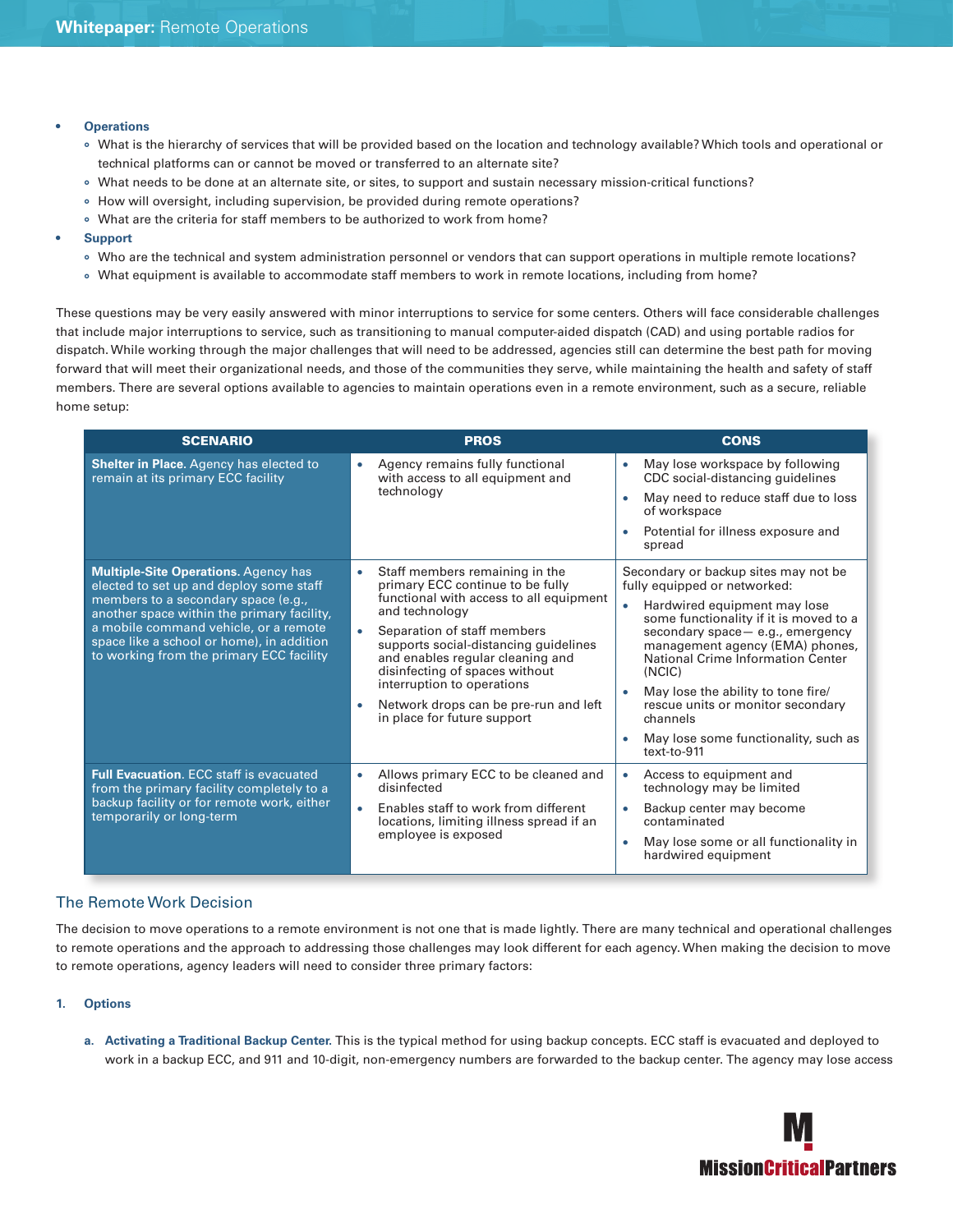to primary equipment and technology, as well as some functionality—including access to radio channels and text-to-911—in this process. Additionally, combining staff members from the primary and backup centers could increase the risk of exposure for everyone.

- **b. Use of a Secondary Backup Location.** This entails leveraging a location that typically is not used for an ECC but offers the ability to handle the equipment and enables telecommunicators to operate efficiently and with most of the capabilities that are needed. This space must include the resources to answer, process, and dispatch calls for service and typically includes mobile command centers, rooms within the primary facility, or other government or municipal buildings with strong connectivity. Like a traditional backup center, 911 and 10-digit, non-emergency numbers will need to be forwarded and agencies will lose access to primary equipment and technology, as well as functionalities such as access to radio channels and text-to-911.
- **c. Leveraging a Non-Traditional Space.** This entails using a location that does not function as an ECC, but provides the resources to do so, including the ability to house and/or rehabilitate telecommunicators, such as a school or hotel. With this option, 911 and 10-digit, non-emergency numbers will need to be answered using an offsite solution like CommandPost or 911 Go Bags.
- **d. Deploying Staff to Work from Home.** With this option, staff members are equipped and deployed to work from home. While this option helps to limit illness exposure and spread by dispersing staff members outside the primary ECC facility, it poses additional challenges, such as equipping staff, providing access to technology, loss of some functionality—including radio—and increased cybersecurity risks.
- **2. Equipping Staff.** Regardless of the selected option for remote work, backup centers and staff members will need to be properly equipped to execute their core functions. This includes ensuring that staff members have access to computer equipment, call-handling equipment (CHE)—including hardware and software— voice over Internet Protocol (VoIP) or private branch exchange (PBX) phones, and a reliable, secure internet connection. It also includes providing staff members with the means to access mission-critical data and systems, including but not limited to:
	- 911 CHE
	- CAD
	- Radio
	- Telecommunications device for the deaf (TDD)/teletypewriter (TTY)
	- Alarm calls
	- NCIC
- **3. IT Considerations.** Remote work for public safety agencies, particularly if staff members are being deployed to work from home, poses several information technology (IT) challenges. While a reliable, secure internet connection is required for telecommunicators to work remotely, it is also imperative to establish a secure virtual private network (VPN) via which staff members can access critical systems and technology. Policies for personal use of agency equipment while working from home also should be established to protect networks and communications.

**Developing Remote Work Plans.** Remote work plans should be established as part of continuity-of-operations plans (COOPs). However, as instances like the coronavirus pandemic have demonstrated, it is difficult to imagine every possible scenario during the planning process. To deploy staff members for remote work in an unplanned scenario, agencies will need to quickly decide how to overcome some key challenges, as follows:

**1. Call Handling.** CHE configurations fall into three primary categories: premises-based, host/remote, and cloud-based, i.e., call handling as a service (CHaaS). Premises-based and host/remote are the most common design approaches to call handling; however, cloud-based solutions increasingly are being viewed as a viable option. Each configuration poses its own set of operational challenges as it pertains to remote work. While solutions providers strive to deliver standardized platforms and service offerings, there are unique components to every implementation. Therefore, upfront planning is paramount to successfully maintaining operations. Additionally, because of the unique nature of the applications, the technical approaches outlined here may be layered with operational elements to create a more customized solution to an agency's remote call-handling needs.

There are other factors to consider related to remote call-taking activities, including the type of network that supports call delivery to the ECC (voice and data). Legacy networks can present a greater challenge to a quick shift in operations if not appropriately planned, whereas Next Generation 911 (NG911)-supported solutions may offer a greater level of flexibility in routing choices.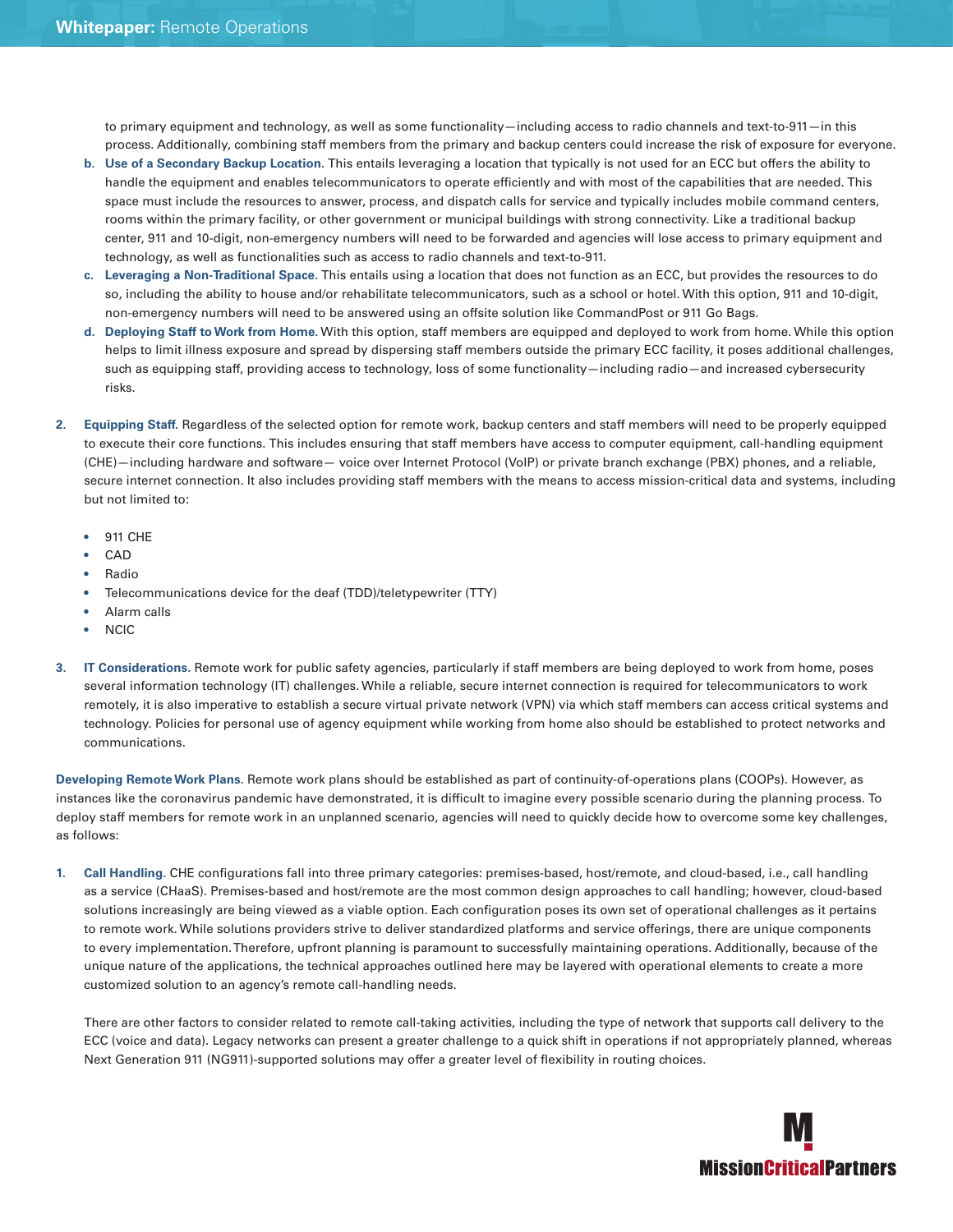Key considerations for any CHE operational shift include:

- CHE application and hardware (including licensing)
- Provisioning of user data/profiles
- Network connectivity and security
- Access to data and systems (CAD/radio/management information system (MIS)/recording/automatic location identification (ALI)/NCIC/ Criminal Justice Information System (CJIS)
- VoIP/PBX phones
- Alternate-routing capabilities
- Reducing user screen footprint

| <b>OPTION 1:</b>                                                                                                                                                                                                                                                                                                                                                                                                                                                                                                                                                                                        | <b>OPTION 2:</b>                                                                                                                                                                                                                                                                                                                                                                                                                          | <b>OPTION 3:</b>                                                                                                                                                                                                                                                                                                                                                                                                                                                                                                                                                                                                                                                      |
|---------------------------------------------------------------------------------------------------------------------------------------------------------------------------------------------------------------------------------------------------------------------------------------------------------------------------------------------------------------------------------------------------------------------------------------------------------------------------------------------------------------------------------------------------------------------------------------------------------|-------------------------------------------------------------------------------------------------------------------------------------------------------------------------------------------------------------------------------------------------------------------------------------------------------------------------------------------------------------------------------------------------------------------------------------------|-----------------------------------------------------------------------------------------------------------------------------------------------------------------------------------------------------------------------------------------------------------------------------------------------------------------------------------------------------------------------------------------------------------------------------------------------------------------------------------------------------------------------------------------------------------------------------------------------------------------------------------------------------------------------|
| <b>Alternate Routing</b>                                                                                                                                                                                                                                                                                                                                                                                                                                                                                                                                                                                | <b>Mobile and Backup Centers</b>                                                                                                                                                                                                                                                                                                                                                                                                          | <b>Remote Call Handling</b>                                                                                                                                                                                                                                                                                                                                                                                                                                                                                                                                                                                                                                           |
| Legacy ECCs may have an "abandon<br>button" or a pre-coordinated plan with<br>the selective-routing provider to reroute<br>traffic to a neighboring agency or backup<br>center<br>NG911-compliant ECCs likely have policy-<br>based routing established to support<br>alternate routing during disasters. This<br>may have a web-based abandon feature<br>or require provider coordination<br>This option always should be preplanned<br>when outside agencies are supporting<br>alternate-routing capabilities. Alternate-<br>routing measures are intended to be<br>short-term, stopgap measures only | Some agencies may have the ability to<br>move operations to mobile command<br>centers or backup ECCs with equipment<br>pre-staged and configured. This option<br>often will require similar coordination<br>and planning to Option 1, whereby legacy<br>and/or NG911 providers need to "swing"<br>traffic to other facilities, offering a longer-<br>duration support model and the ability to<br>support fully functional ECC operations | Instances where agencies must<br>completely evacuate their primary facility<br>and do not have access to a backup or<br>secondary facility may require more<br>creativity to continue operations beyond<br>an immediate alternate-routing solution<br>as outlined in Option 1<br>The ability to shift to fully remote call-<br>taking operations will vary in difficulty<br>depending on an agency's existing CHE.<br>In terms of operational flexibility, the best<br>option for remote call handling is a cloud-<br>based, or CHaaS system. A premises-<br>based system is the most difficult to<br>transition from an agency environment to<br>a remote work setup |

While pre-planning and coordination are key to successfully transitioning call-handling operations from an ECC to a remote environment, there are short-term solutions available in the event of a call center evacuation. These scenarios are not without their own challenges, including available IT support and budget constraints, however, and it is important to understand the limitations of existing CHE in the event remote operations become necessary.

- **2. CAD.** Accessing data from CAD or other applications in use at ECCs typically is established via a web-based application or an installed thick client on a Windows-based workstation. The CAD application supports and usually requires multiple screens to display all relevant information needed to appropriately dispatch emergency responders. To accommodate remote dispatching access to these applications, the following requirements need to be met at the remote location:
	- **1.** Network connectivity between the primary application server(s) and the designated workstation from which it will be accessed
	- **2.** A designated workstation/personal computer (PC) from which to work with the software
	- **3.** Remote-access software to facilitate the connection (optional)

With any of the following scenarios, the utmost care must be taken to ensure that the ECC's technology solutions for CAD, remote access, and network connectivity are implemented in the most secure way available at the time. For example, with remote workers, having a multifactor authentication requirement in place before access is granted can go a long way toward preventing cyberattacks.

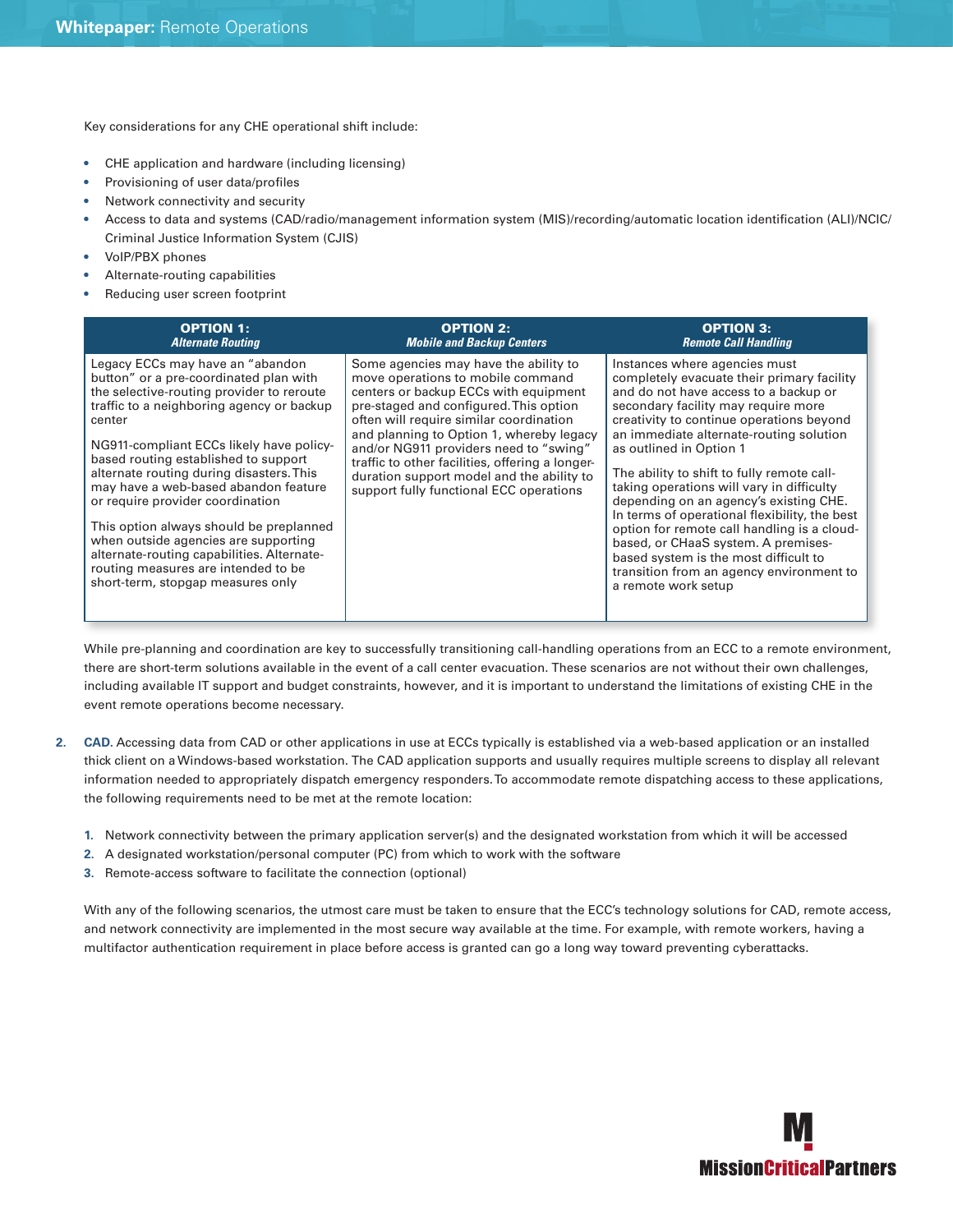| <b>OPTION 1:</b>                                                                                                                                                                                                                                                                                         | <b>OPTION 2:</b>                                                                                                                                                                                                                                                                                                                                                                                                                                                                                                | <b>OPTION 3:</b>                                                                                                                                                                                                                                                                                                                                                                                                                                                                                                                                                                                                                                                                                                                                  |
|----------------------------------------------------------------------------------------------------------------------------------------------------------------------------------------------------------------------------------------------------------------------------------------------------------|-----------------------------------------------------------------------------------------------------------------------------------------------------------------------------------------------------------------------------------------------------------------------------------------------------------------------------------------------------------------------------------------------------------------------------------------------------------------------------------------------------------------|---------------------------------------------------------------------------------------------------------------------------------------------------------------------------------------------------------------------------------------------------------------------------------------------------------------------------------------------------------------------------------------------------------------------------------------------------------------------------------------------------------------------------------------------------------------------------------------------------------------------------------------------------------------------------------------------------------------------------------------------------|
| <b>Backup Location</b>                                                                                                                                                                                                                                                                                   | <b>Alternate Connected Location</b>                                                                                                                                                                                                                                                                                                                                                                                                                                                                             | <b>Remote Access to Workstations</b>                                                                                                                                                                                                                                                                                                                                                                                                                                                                                                                                                                                                                                                                                                              |
| A fully functional backup location,<br>including functional backup CAD stations,<br>is the ideal scenario for remote work. This<br>option meets conditions A and B above,<br>and enables agencies to quickly decide to<br>protect employee health and safety in the<br>event of a primary ECC evacuation | With this option, an agency has already<br>established an offsite location, such as<br>a mobile command center, that satisfies<br>conditions A and B above and is equipped<br>with agency-owned workstations and<br>connectivity to the network where<br>the agency's CAD servers reside. This<br>scenario, like a fully functional backup<br>center, allows multiple employees to<br>access the CAD system from a single<br>site without the need to manage network<br>connectivity for more than one location | In the event of a complete primary ECC<br>evacuation, some staff members may<br>need the ability to work from home to<br>maintain the CDC's social-distancing<br>quidelines and prevent the spread<br>of viruses like COVID19. With this<br>option, staff members would need to<br>meet conditions A and B above from<br>their remote location. From there,<br>telecommunicators could access the CAD<br>system by:<br>Accessing and authenticating the<br>remote workstation<br>Launching remote-access software OR<br>accessing the application installed on<br>the workstation<br>Connecting to a CAD workstation<br>console at the ECC using remote-<br>access software<br>Authenticating credentials and<br>logging into the CAD application |

With the first two options, it is assumed that network connections are secure and reliable, mitigating the risk of a cyber incident or attack. With the third, it is likely that staff members will have to use their existing consumer broadband connections, making it even more important to have a VPN in place. It also is assumed that users have access to workstations, whether in a backup location or at home, that have two screens to allow them to view the CAD application as it is intended by the developer.

**3. Dispatch.** Radio manufacturers and vendors offer a variety of remote dispatch solutions designed for public safety agencies. Each solution varies in its availability, functionality, and ability to be implemented quickly; however, it is possible to find a remote dispatch solution that will meet your agency's needs and budget.

| <b>OPTION 1:</b><br><b>Portable</b><br><b>Radios</b>                                                                                                                                                                                                                                                                                                                                                                                                                                                        | <b>OPTION 2:</b><br><b>Control Station-Consolette</b>                                                                                                                                                                                                                                                      | <b>OPTION 3:</b><br><b>Generic Dispatch</b><br><b>Workstation</b>                                                                                                                                                                                                                                                                                                              | <b>OPTION 4:</b><br><b>Vendor-Specific Remote</b><br><b>Dispatch Console</b>                                                                                                                                                                                                                                                         |
|-------------------------------------------------------------------------------------------------------------------------------------------------------------------------------------------------------------------------------------------------------------------------------------------------------------------------------------------------------------------------------------------------------------------------------------------------------------------------------------------------------------|------------------------------------------------------------------------------------------------------------------------------------------------------------------------------------------------------------------------------------------------------------------------------------------------------------|--------------------------------------------------------------------------------------------------------------------------------------------------------------------------------------------------------------------------------------------------------------------------------------------------------------------------------------------------------------------------------|--------------------------------------------------------------------------------------------------------------------------------------------------------------------------------------------------------------------------------------------------------------------------------------------------------------------------------------|
| In an area with reliable radio<br>coverage, the use of portable<br>radios is the recommended<br>option for remote dispatch<br>operations. While portable<br>radios can be a cost-effective.<br>easy-to-implement option for<br>remote dispatch, there are<br>some limitations, including<br>single-channel operation and<br>limited hands-free operation.<br>In addition, agencies need to<br>understand the condition of<br>the radios and accessories,<br>including batteries, chargers,<br>and headsets. | With this option, dispatchers<br>are provided with a mobile<br>radio and power supply or a<br>consolette. This option offers<br>a more reliable radio link, as<br>well as higher power output<br>and a better antenna. It is<br>also headset and footswitch<br>capable and offers hands-free<br>operation. | With this option, a generic<br>workstation is set up using a<br>remote PC or dispatch console<br>to connect mobile radios or<br>consolettes. This setup can<br>control and manage multiple<br>channels and offers hands-free<br>operation, as well as headset<br>and footswitch capabilities.<br>Additional radios can be<br>controlled with access to a<br>broadband network. | This vendor-specific option<br>gives agencies the ability<br>to remotely access dispatch<br>technology used at the<br>primary ECC. Because it is<br>vendor-specific, options may<br>be limited, and it comes<br>with a higher price tag than<br>more-generic or universal<br>options. A broadband network<br>connection is required. |

Prior to implementing any remote dispatch solution, agencies need to consider some additional factors that could present a challenge in some or all the provided scenarios, including:

- Reliability of coverage in the area
- Radio programming for access to essential channels and/or talkgroups
- Dispatcher training on radios and consoles
- Broadband network access